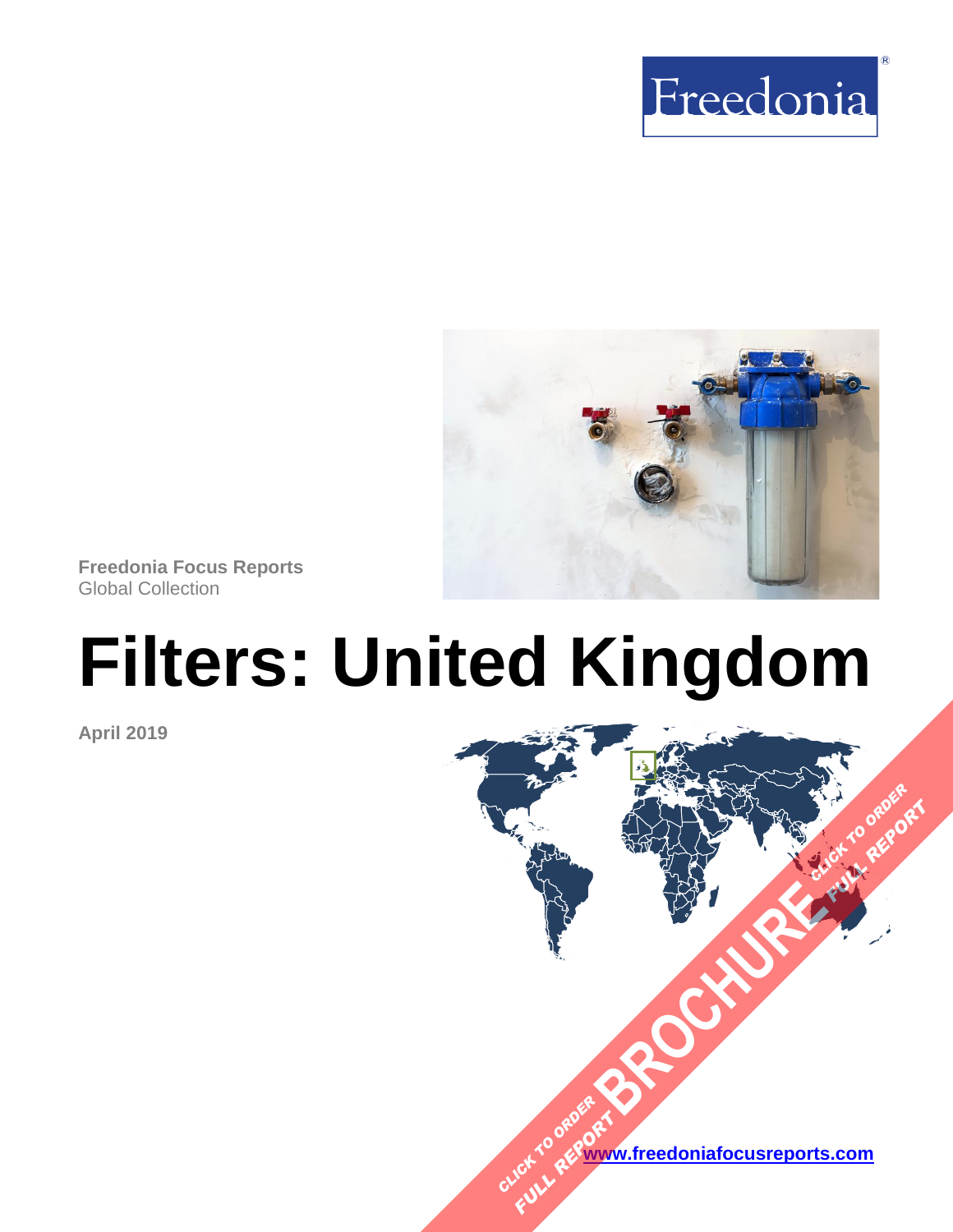# **Table of Contents**

| 1. Highlights                             | 3              |
|-------------------------------------------|----------------|
| 2. Market Environment                     | 4              |
| <b>Historical Trends</b>                  | 4              |
| Key Economic Indicators                   | 6              |
| <b>Technological Innovations</b>          | $\overline{7}$ |
| Legal & Regulatory Factors                | 8              |
| Western Europe Regional Outlook           | 10             |
| 3. Segmentation & Forecasts               | 12             |
| Products                                  | 12             |
| <b>Internal Combustion Engine Filters</b> | 13             |
| <b>Fluid Filters</b>                      | 14             |
| <b>Air Filters</b>                        | 15             |
| Markets                                   | 17             |
| <b>Transportation Equipment</b>           | 18             |
| Consumer                                  | 18             |
| Manufacturing                             | 19             |
| <b>Utilities</b>                          | 20             |
| Off-Road Equipment                        | 20             |
| <b>Other Markets</b>                      | 21             |
| Supply & Demand                           | 22             |
| 4. Industry Structure                     | 23             |
| <b>Industry Characteristics</b>           | 23             |
| <b>Market Leaders</b>                     | 24             |
| Donaldson                                 | 25             |
| <b>MAHLE</b>                              | 26             |
| MANN+HUMMEL                               | 26             |
| 5. About This Report                      | 28             |
| Scope                                     | 28             |
| Sources                                   | 28             |
| <b>Industry Codes</b>                     | 29             |
| Freedonia Methodology                     | 29             |
| Resources                                 | 31             |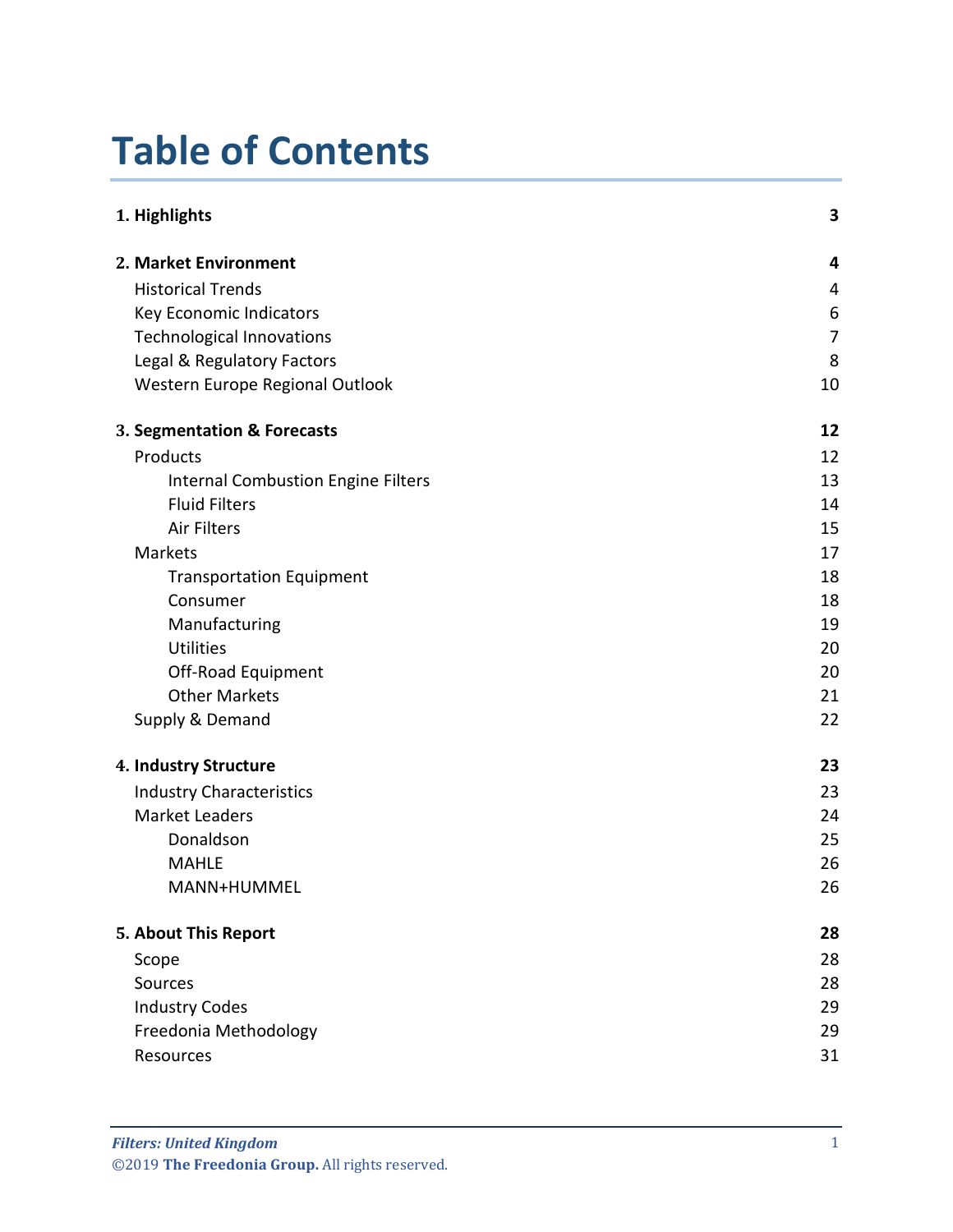# **List of Tables & Figures**

| Figure 1   UK: Key Trends in the Filter Market, 2017 - 2022                | 3  |
|----------------------------------------------------------------------------|----|
| Figure 2   UK: Filter Demand Trends, 2007 - 2017                           | 5  |
| Table 1   UK: Key Indicators for Filter Demand, 2007 - 2022 (2016US\$ bil) | 6  |
| Figure 3   Western Europe: Filter Demand by Country, 2017 (%)              | 10 |
| Figure 4   UK: Filter Demand by Product, 2007 - 2022 (US\$ mil)            | 12 |
| Table 2   UK: Filter Demand by Product, 2007 - 2022 (US\$ mil)             | 12 |
| Figure 5   UK: Filter Demand by Product, 2007 – 2022 (%)                   | 16 |
| Figure 6   UK: Filter Demand by Market, 2007 - 2022 (US\$ mil)             | 17 |
| Table 3   UK: Filter Demand by Market, 2007 - 2022 (US\$ mil)              | 17 |
| Figure 7   UK: Filter Demand by Market, 2007 – 2022 (%)                    | 21 |
| Table 4   UK: Filter Supply & Demand, 2007 - 2022 (US\$ mil)               | 22 |
| Table 5   UK: Selected Suppliers to the Filter Market                      | 25 |
| Table 6   HS Codes Related to Filters                                      | 29 |
| Table 7   NACE Codes Related to Filters                                    | 29 |
|                                                                            |    |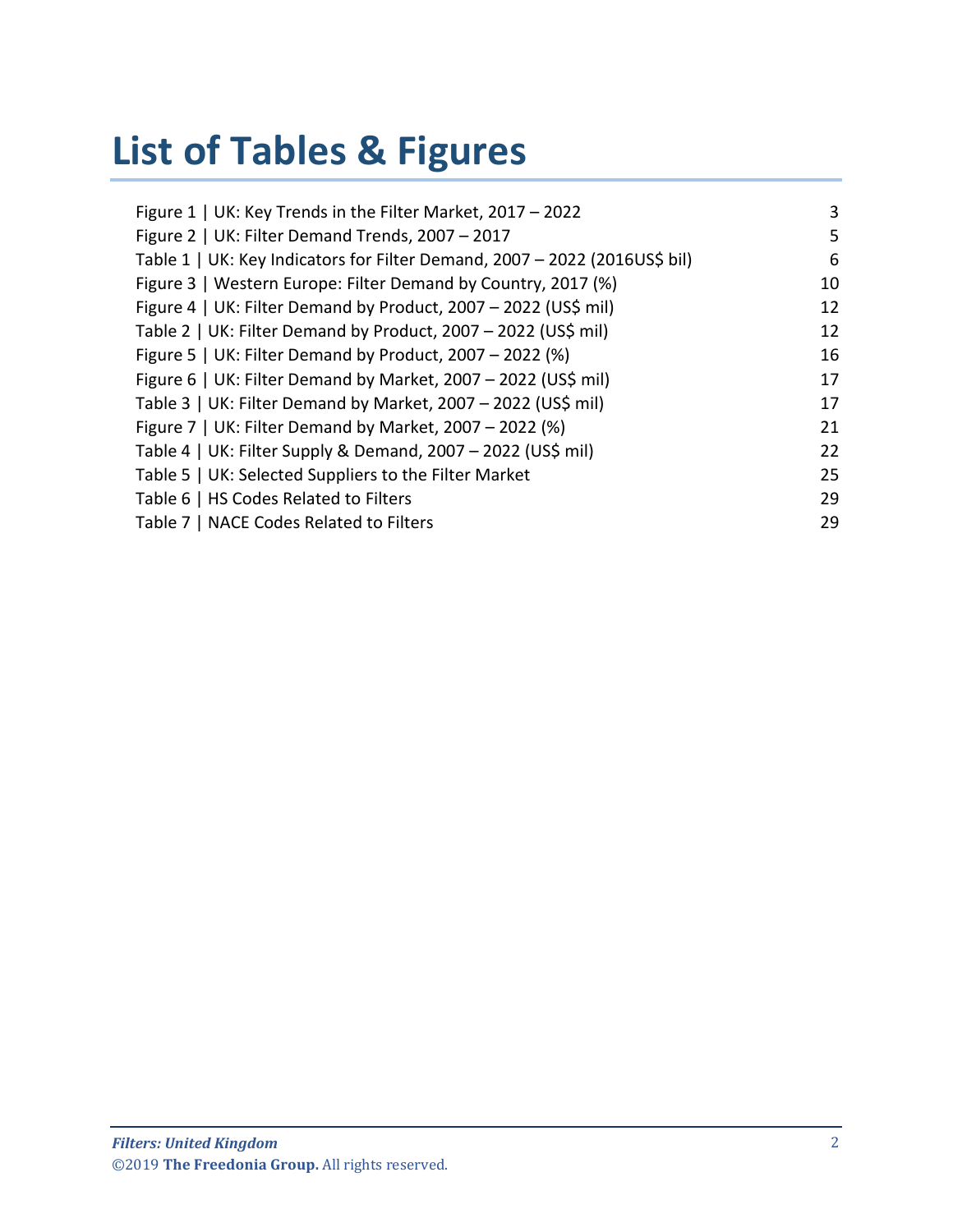# <span id="page-3-1"></span><span id="page-3-0"></span>**Scope**

This report forecasts to 2022 filter demand and production in nominal US dollars at the manufacturer level in the UK. Total demand is segmented by product in terms of:

- internal combustion engine filters
- fluid filters
- air filters

Total demand is also segmented by market as follows:

- transportation equipment
- consumer
- manufacturing
- utilities
- off-road equipment
- other markets such as food and service industry, medical devices, and recreation products

To illustrate historical trends, total demand is provided in annual series from 2007 to 2017; production and the various segments are reported at five-year intervals for 2007, 2012, and 2017.

Membranes are excluded from the scope of this report.

For any given historical year, US dollar amounts are obtained from values expressed in the applicable local currency. These local currency values are converted to US dollars at the average annual exchange rate for that year. For forecast years, the US dollar amounts assume the same annual exchange rate as that prevailing in 2017.

Key macroeconomic indicators are also provided with quantified trends. Other various topics, including profiles of pertinent leading suppliers, are covered in this report. A full outline of report items by page is available in the Table of Contents.

# <span id="page-3-2"></span>**Sources**

*Filters: United Kingdom* (FB70036) is based on *[Global Filters,](http://www.freedoniagroup.com/DocumentDetails.aspx?ReferrerId=FL-FOCUS&studyid=3711)* a comprehensive industry study published by The Freedonia Group. Reported findings represent the synthesis and analysis of data from various primary, secondary, macroeconomic, and demographic sources, such as:

• firms participating in the industry, and their suppliers and customers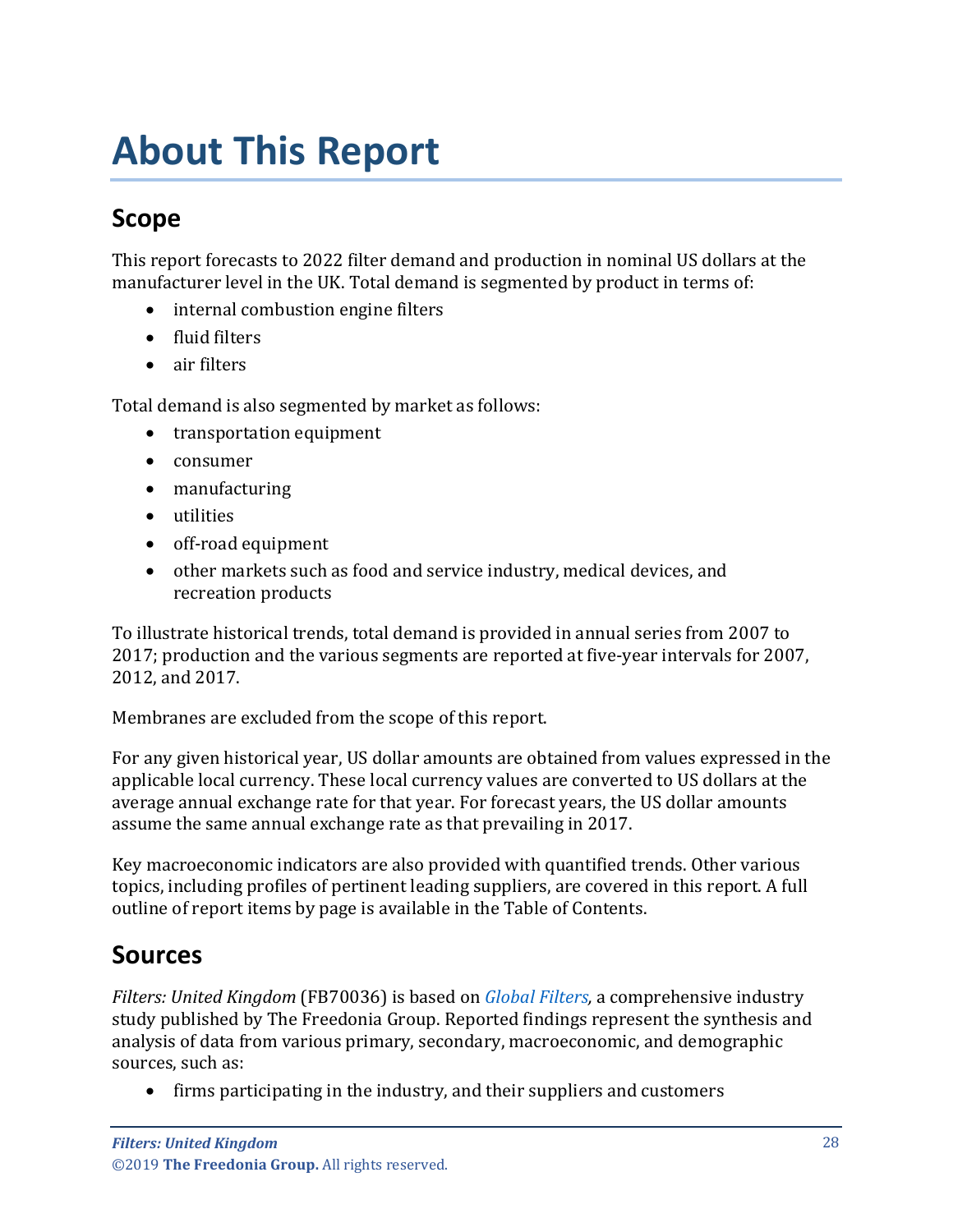- government/public agencies
- intergovernmental and non-governmental organizations
- trade associations and their publications
- the business and trade press
- indicator forecasts by The Freedonia Group
- the findings of other reports and studies by The Freedonia Group

Specific sources and additional resources are listed in the Resources section of this publication for reference and to facilitate further research.

# <span id="page-4-0"></span>**Industry Codes**

<span id="page-4-2"></span>

| Table 6   HS Codes Related to Filters |                                                                                                                      |  |
|---------------------------------------|----------------------------------------------------------------------------------------------------------------------|--|
| <b>HS Code</b>                        | <b>Definition</b>                                                                                                    |  |
| 842121                                | Filtering or purifying machinery and apparatus for liquids: for filtering or purifying water                         |  |
| 842122                                | Filtering or purifying machinery and apparatus for liquids: for filtering or purifying beverages<br>other than water |  |
| 842123                                | Filtering or purifying machinery and apparatus for liquid: oil or petrol-filters for internal<br>combustion engines  |  |
| 842129                                | Filtering or purifying machinery and apparatus for other liquids                                                     |  |
| 842131                                | Filtering or purifying machinery and apparatus for gases: intake air filters for internal combustion<br>engines      |  |
| 842139                                | Other filtering or purifying machinery and apparatus for gases                                                       |  |

Source: United Nations Statistics Division

<span id="page-4-3"></span>

| Table 7   NACE Codes Related to Filters |                                                               |  |
|-----------------------------------------|---------------------------------------------------------------|--|
| <b>NACE Code</b>                        | <b>Definition</b>                                             |  |
| 28.25                                   | Manufacture of non-domestic cooling and ventilation equipment |  |
| 28.29                                   | Manufacture of other general-purpose machinery, nec           |  |

Source: European Commission

# <span id="page-4-1"></span>**Freedonia Methodology**

The Freedonia Group, a subsidiary of MarketResearch.com, has been in business for more than 30 years and in that time has developed a comprehensive approach to data analysis that takes into account the variety of industries covered and the evolving needs of our customers.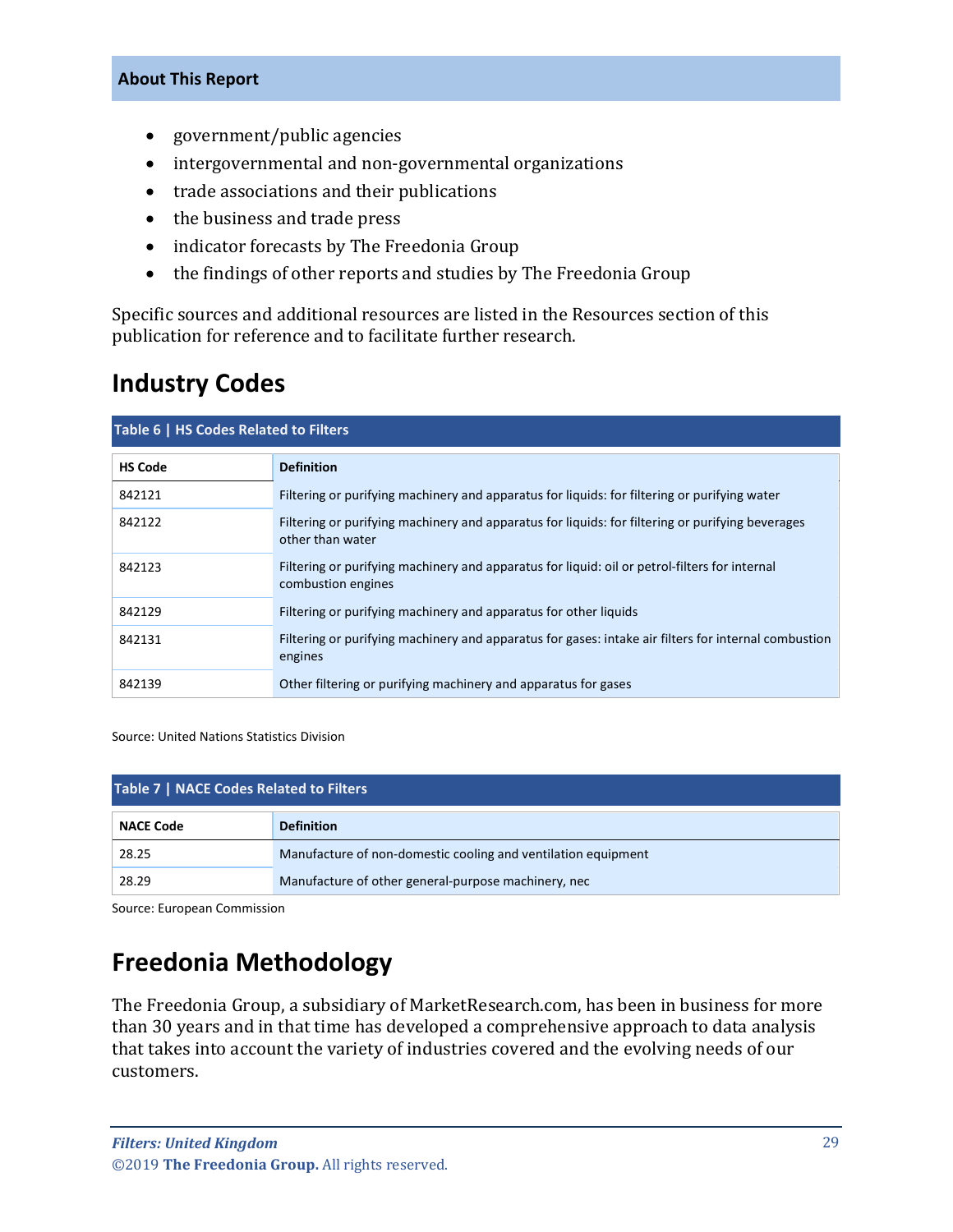Every industry presents different challenges in market sizing and forecasting, and this requires flexibility in methodology and approach. Freedonia methodology integrates a variety of quantitative and qualitative techniques to present the best overall picture of a market's current position as well as its future outlook: When published data are available, we make sure they are correct and representative of reality. We understand that published data often have flaws either in scope or quality, and adjustments are made accordingly. Where no data are available, we use various methodologies to develop market sizing (both top-down and bottom-up) and then triangulate those results to come up with the most accurate data series possible. Regardless of approach, we also talk to industry participants to verify both historical perspective and future growth opportunities.

Methods used in the preparation of Freedonia market research include, but are not limited to, the following activities: comprehensive data mining and evaluation, primary research, consensus forecasting and analysis, ratio analysis using key indicators, regression analysis, end use growth indices and intensity factors, purchase power parity adjustments for global data, consumer and end user surveys, market share and corporate sales analysis, product lifespan analysis, product or market life cycle analysis, graphical data modeling, long-term historical trend analysis, bottom-up and top-down demand modeling, and comparative market size ranking.

Freedonia quantifies trends in various measures of growth and volatility. Growth (or decline) expressed as an average annual growth rate (AAGR) is the least squares growth rate, which takes into account all available datapoints over a period. The volatility of datapoints around a least squares growth trend over time is expressed via the coefficient of determination, or  $r^2$ . The most stable data series relative to the trend carries an  $r^2$  value of 1.0; the most volatile – 0.0. Growth calculated as a compound annual growth rate (CAGR) employs, by definition, only the first and last datapoints over a period. The CAGR is used to describe forecast growth, defined as the expected trend beginning in the base year and ending in the forecast year. Readers are encouraged to consider historical volatility when assessing particular annual values along the forecast trend, including in the forecast year.

# **Copyright & Licensing**

The full report is protected by copyright laws of the United States of America and international treaties. The entire contents of the publication are copyrighted by The Freedonia Group.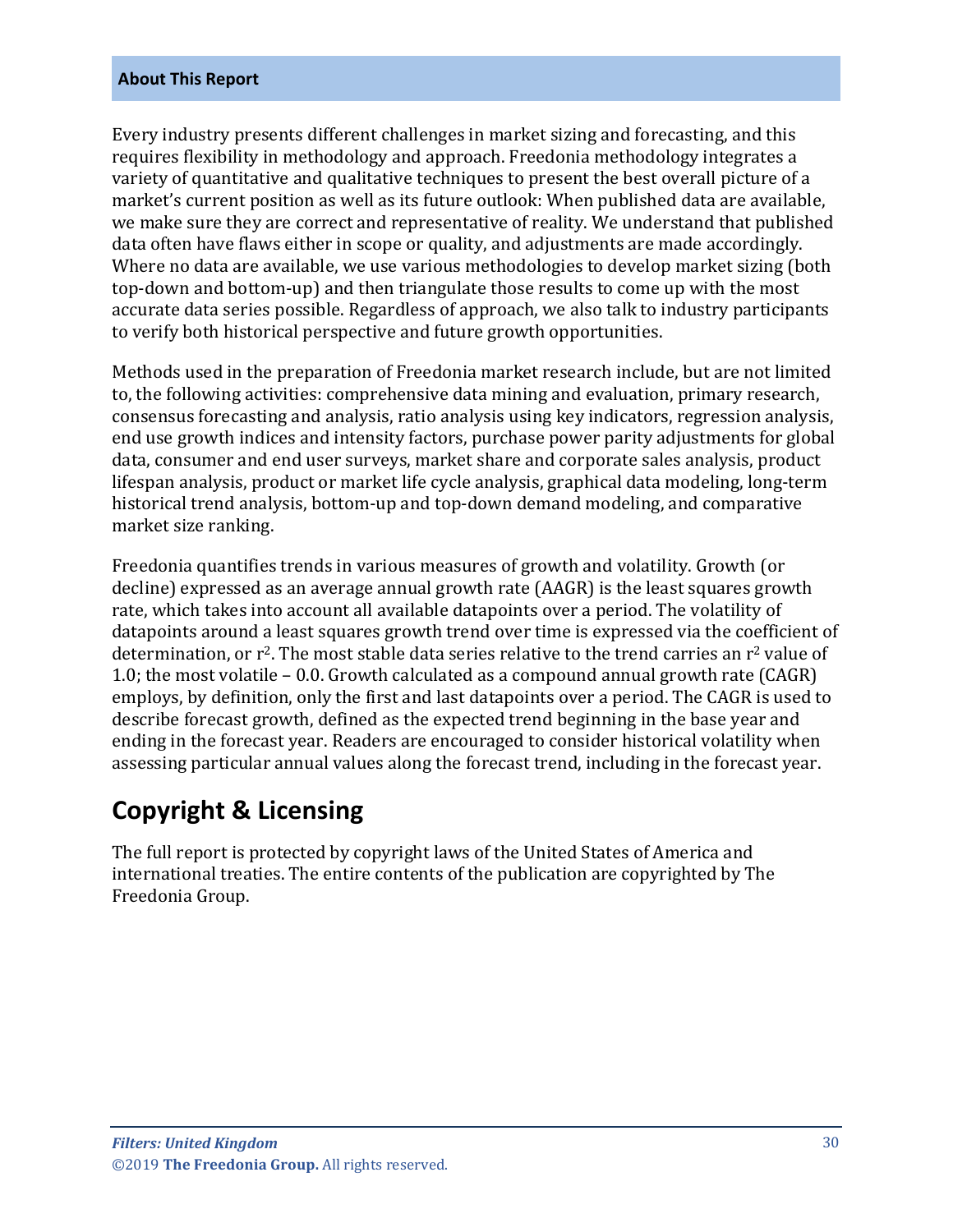# <span id="page-6-0"></span>**Resources**

### **The Freedonia Group**

 *[Global Filters](http://www.freedoniagroup.com/DocumentDetails.aspx?ReferrerId=FL-FOCUS&studyid=3711)*

#### **[Freedonia Industry Studies](http://www.freedoniagroup.com/Home.aspx?ReferrerId=FL-Focus)**

 *[Automotive Aftermarket](http://www.freedoniagroup.com/DocumentDetails.aspx?ReferrerId=FL-FOCUS&studyid=3534) for Filters in North America [Coated Fabrics](http://www.freedoniagroup.com/DocumentDetails.aspx?ReferrerId=FL-FOCUS&studyid=3703) [Consumer Air Treatment](http://www.freedoniagroup.com/DocumentDetails.aspx?ReferrerId=FL-FOCUS&studyid=3592) Systems in the US [Consumer Water Treatment Systems in the US](http://www.freedoniagroup.com/DocumentDetails.aspx?ReferrerId=FL-FOCUS&studyid=3567) [Global Agricultural Equipment](http://www.freedoniagroup.com/DocumentDetails.aspx?ReferrerId=FL-FOCUS&studyid=3683) [Global Construction Machinery](http://www.freedoniagroup.com/DocumentDetails.aspx?ReferrerId=FL-FOCUS&studyid=3539) [Global Consumer Water Treatment Systems](http://www.freedoniagroup.com/DocumentDetails.aspx?ReferrerId=FL-FOCUS&studyid=3651) [Global Forestry Equipment](http://www.freedoniagroup.com/DocumentDetails.aspx?ReferrerId=FL-FOCUS&studyid=3576) [Global HVAC Equipment](http://www.freedoniagroup.com/DocumentDetails.aspx?ReferrerId=FL-FOCUS&studyid=3652) [Global Membrane Separation Technologies](http://www.freedoniagroup.com/DocumentDetails.aspx?ReferrerId=FL-FOCUS&studyid=3718) [Global Mining Equipment](http://www.freedoniagroup.com/DocumentDetails.aspx?ReferrerId=FL-FOCUS&studyid=3629) [Global Motorcycles](http://www.freedoniagroup.com/DocumentDetails.aspx?ReferrerId=FL-FOCUS&studyid=3634) [Global Nonwovens](http://www.freedoniagroup.com/DocumentDetails.aspx?ReferrerId=FL-FOCUS&studyid=3693) [Global Pumps Market](http://www.freedoniagroup.com/DocumentDetails.aspx?ReferrerId=FL-FOCUS&studyid=3625) [Nonwovens Market in the US](http://www.freedoniagroup.com/DocumentDetails.aspx?ReferrerId=FL-FOCUS&studyid=3554)*

#### **[Freedonia Focus Reports](https://www.freedoniafocusreports.com/redirect.asp?progid=89534&url=/)**

 *[Agricultural Equipment: United Kingdom](https://www.freedoniafocusreports.com/Agricultural-Equipment-United-Kingdom-FB75037/?progid=89534) [Global Aquaculture Supplies & Equipment](https://www.freedoniafocusreports.com/Global-Aquaculture-Supplies-Equipment-FW35076/?progid=89534) [Global Demographics](https://www.freedoniafocusreports.com/Global-Demographics-FW95050/?progid=89534) [Global Light Vehicles](https://www.freedoniafocusreports.com/Global-Light-Vehicles-FW85015/?progid=89534) [HVAC Equipment: United Kingdom](https://www.freedoniafocusreports.com/HVAC-Equipment-United-Kingdom-FB75034/?progid=89534) [Membrane Separation Technologies: United Kingdom](https://www.freedoniafocusreports.com/Membrane-Separation-Technologies-United-Kingdom-FB35047/?progid=89534) [Motorcycles: United Kingdom](https://www.freedoniafocusreports.com/Motorcycles-United-Kingdom-FB85016/?progid=89534) [Transport Equipment: United States](https://www.freedoniafocusreports.com/Transport-Equipment-United-States-FF85030/?progid=89534) [Water Filtration Equipment: United Kingdom](https://www.freedoniafocusreports.com/Water-Filtration-Equipment-United-Kingdom-FB70037/?progid=89534) [Water: United States](https://www.freedoniafocusreports.com/Water-United-States-FF95025/?progid=89534)*

### **[Freedonia Custom Research](http://www.freedoniagroup.com/CustomResearch.aspx?ReferrerId=FL-Focus)**

## **Trade Publications**

*Automotive News Design News Filtration Industry Analyst Filtration+Separation Water & Wastes Digest*